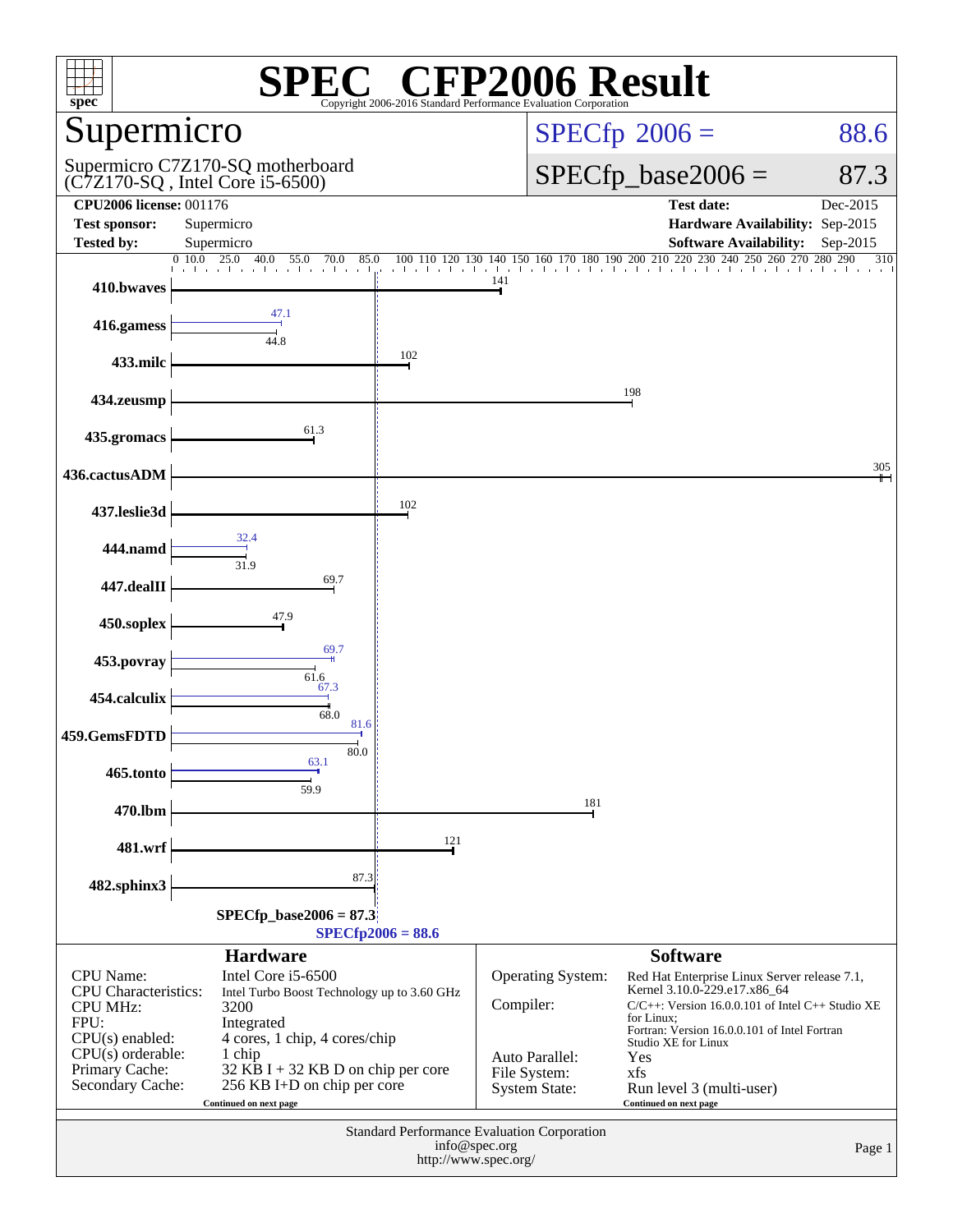

## Supermicro

(C7Z170-SQ , Intel Core i5-6500) Supermicro C7Z170-SQ motherboard

#### $SPECTp2006 = 88.6$

#### $SPECfp\_base2006 = 87.3$

| <b>CPU2006 license: 001176</b> |                                     |                       | <b>Test date:</b><br>Dec-2015               |
|--------------------------------|-------------------------------------|-----------------------|---------------------------------------------|
| <b>Test sponsor:</b>           | Supermicro                          |                       | <b>Hardware Availability: Sep-2015</b>      |
| <b>Tested by:</b>              | Supermicro                          |                       | <b>Software Availability:</b><br>$Sep-2015$ |
| L3 Cache:                      | $6 \text{ MB I+D}$ on chip per chip | <b>Base Pointers:</b> | 64-bit                                      |
| Other Cache:                   | None                                | Peak Pointers:        | $32/64$ -bit                                |
| Memory:                        | 16 GB (4 x 4 GB 1Rx8 PC4-2133P-U)   | Other Software:       | None                                        |
| Disk Subsystem:                | 1 x 400 GB SATA III SSD             |                       |                                             |
| Other Hardware:                | None                                |                       |                                             |

|                   |                                                                                                          |              |                |             | <b>Results Table</b> |       |                |              |                |              |                |              |
|-------------------|----------------------------------------------------------------------------------------------------------|--------------|----------------|-------------|----------------------|-------|----------------|--------------|----------------|--------------|----------------|--------------|
|                   | <b>Base</b>                                                                                              |              |                | <b>Peak</b> |                      |       |                |              |                |              |                |              |
| <b>Benchmark</b>  | <b>Seconds</b>                                                                                           | <b>Ratio</b> | <b>Seconds</b> | Ratio       | <b>Seconds</b>       | Ratio | <b>Seconds</b> | <b>Ratio</b> | <b>Seconds</b> | <b>Ratio</b> | <b>Seconds</b> | <b>Ratio</b> |
| 410.bwayes        | 96.1                                                                                                     | 141          | 96.3           | 141         | 95.8                 | 142   | 96.1           | 141          | 96.3           | 141          | 95.8           | 142          |
| 416.gamess        | 436                                                                                                      | 44.9         | 437            | 44.8        | 437                  | 44.8  | 416            | 47.1         | 415            | 47.2         | 415            | <u>47.1</u>  |
| $433$ .milc       | 89.9                                                                                                     | 102          | 90.0           | 102         | 90.1                 | 102   | 89.9           | 102          | 90.0           | <b>102</b>   | 90.1           | 102          |
| 434.zeusmp        | 45.9                                                                                                     | 198          | 46.0           | 198         | 46.0                 | 198   | 45.9           | 198          | 46.0           | 198          | 46.0           | <u>198</u>   |
| 435.gromacs       | 117                                                                                                      | 61.3         | 117            | 61.3        | 117                  | 61.1  | 117            | 61.3         | 117            | 61.3         | 117            | 61.1         |
| 436.cactusADM     | 38.7                                                                                                     | 309          | 39.2           | 305         | 39.1                 | 305   | 38.7           | 309          | 39.2           | 305          | 39.1           | 305          |
| 437.leslie3d      | 92.5                                                                                                     | 102          | 92.5           | 102         | 92.6                 | 102   | 92.5           | 102          | 92.5           | 102          | 92.6           | 102          |
| 444.namd          | 252                                                                                                      | 31.8         | 252            | 31.9        | 252                  | 31.9  | 248            | 32.4         | 248            | 32.4         | 247            | 32.4         |
| 447.dealII        | 164                                                                                                      | 69.8         | 164            | 69.6        | 164                  | 69.7  | 164            | 69.8         | 164            | 69.6         | 164            | 69.7         |
| $450$ .soplex     | 175                                                                                                      | 47.6         | 173            | 48.3        | 174                  | 47.9  | 175            | 47.6         | 173            | 48.3         | 174            | 47.9         |
| 453.povray        | 86.2                                                                                                     | 61.7         | 86.4           | 61.6        | 86.6                 | 61.5  | 76.2           | 69.8         | 76.3           | 69.7         | 77.4           | 68.7         |
| 454.calculix      | 121                                                                                                      | 68.0         | 122            | 67.4        | 121                  | 68.0  | 123            | 67.2         | 123            | 67.3         | 123            | 67.3         |
| 459.GemsFDTD      | 133                                                                                                      | 80.0         | 133            | 80.0        | 132                  | 80.1  | 130            | 81.6         | 130            | 81.6         | 130            | 81.4         |
| 465.tonto         | 164                                                                                                      | 60.0         | 165            | 59.8        | 164                  | 59.9  | 156            | 63.2         | 156            | 63.1         | 157            | 62.8         |
| 470.1bm           | 75.9                                                                                                     | 181          | 75.8           | 181         | 76.0                 | 181   | 75.9           | 181          | 75.8           | 181          | 76.0           | 181          |
| 481.wrf           | 92.6                                                                                                     | 121          | 92.4           | 121         | 92.2                 | 121   | 92.6           | 121          | 92.4           | <b>121</b>   | 92.2           | 121          |
| $482$ .sphinx $3$ | 224                                                                                                      | 87.2         | 223            | 87.4        | 223                  | 87.3  | 224            | 87.2         | 223            | 87.4         | 223            | 87.3         |
|                   | Results appear in the order in which they were run. Bold underlined text indicates a median measurement. |              |                |             |                      |       |                |              |                |              |                |              |

#### **[Operating System Notes](http://www.spec.org/auto/cpu2006/Docs/result-fields.html#OperatingSystemNotes)**

Stack size set to unlimited using "ulimit -s unlimited"

#### **[Platform Notes](http://www.spec.org/auto/cpu2006/Docs/result-fields.html#PlatformNotes)**

 As tested, the system used a Supermicro CSE-732G-903B chassis. The chassis is configured with a PWS-903-PQ power supply, 1 SNK-P0051AP4 heatsink, as well as 1 FAN-0124L4 rear cooling fan. Sysinfo program /usr/cpu2006/config/sysinfo.rev6914 \$Rev: 6914 \$ \$Date:: 2014-06-25 #\$ e3fbb8667b5a285932ceab81e28219e1 running on localhost.localdomain Sat Dec 19 06:35:02 2015

 This section contains SUT (System Under Test) info as seen by some common utilities. To remove or add to this section, see: <http://www.spec.org/cpu2006/Docs/config.html#sysinfo>

Continued on next page

Standard Performance Evaluation Corporation [info@spec.org](mailto:info@spec.org) <http://www.spec.org/>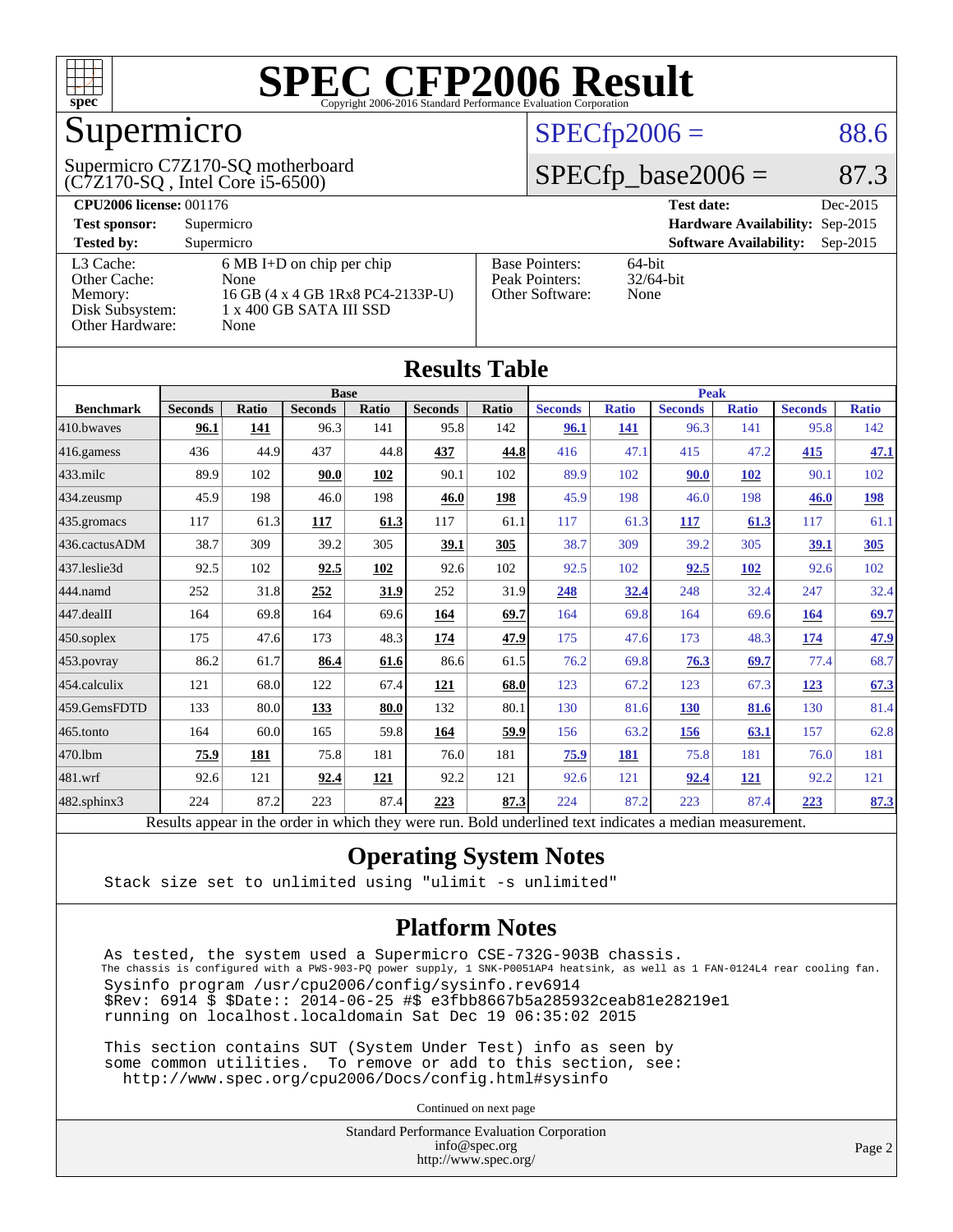

#### Supermicro

 $SPECTp2006 = 88.6$ 

(C7Z170-SQ , Intel Core i5-6500) Supermicro C7Z170-SQ motherboard  $SPECTp\_base2006 = 87.3$ 

**[CPU2006 license:](http://www.spec.org/auto/cpu2006/Docs/result-fields.html#CPU2006license)** 001176 **[Test date:](http://www.spec.org/auto/cpu2006/Docs/result-fields.html#Testdate)** Dec-2015 **[Test sponsor:](http://www.spec.org/auto/cpu2006/Docs/result-fields.html#Testsponsor)** Supermicro **[Hardware Availability:](http://www.spec.org/auto/cpu2006/Docs/result-fields.html#HardwareAvailability)** Sep-2015 **[Tested by:](http://www.spec.org/auto/cpu2006/Docs/result-fields.html#Testedby)** Supermicro **Supermicro [Software Availability:](http://www.spec.org/auto/cpu2006/Docs/result-fields.html#SoftwareAvailability)** Sep-2015

#### **[Platform Notes \(Continued\)](http://www.spec.org/auto/cpu2006/Docs/result-fields.html#PlatformNotes)**

Standard Performance Evaluation Corporation From /proc/cpuinfo model name : Intel(R) Core(TM) i5-6500 CPU @ 3.20GHz 1 "physical id"s (chips) 4 "processors" cores, siblings (Caution: counting these is hw and system dependent. The following excerpts from /proc/cpuinfo might not be reliable. Use with caution.) cpu cores : 4 siblings : 4 physical 0: cores 0 1 2 3 cache size : 6144 KB From /proc/meminfo<br>MemTotal: 16044768 kB HugePages\_Total: 0<br>Hugepagesize: 2048 kB Hugepagesize: From /etc/\*release\* /etc/\*version\* os-release: NAME="Red Hat Enterprise Linux Server" VERSION="7.1 (Maipo)" ID="rhel" ID\_LIKE="fedora" VERSION\_ID="7.1" PRETTY NAME="Red Hat Enterprise Linux Server 7.1 (Maipo)" ANSI\_COLOR="0;31" CPE\_NAME="cpe:/o:redhat:enterprise\_linux:7.1:GA:server" redhat-release: Red Hat Enterprise Linux Server release 7.1 (Maipo) system-release: Red Hat Enterprise Linux Server release 7.1 (Maipo) system-release-cpe: cpe:/o:redhat:enterprise\_linux:7.1:ga:server uname -a: Linux localhost.localdomain 3.10.0-229.el7.x86\_64 #1 SMP Thu Jan 29 18:37:38 EST 2015 x86\_64 x86\_64 x86\_64 GNU/Linux run-level 3 Dec 18 12:26 SPEC is set to: /usr/cpu2006<br>Filesystem Type Size Filesystem Type Size Used Avail Use% Mounted on /dev/sda2 xfs 369G 173G 197G 47% / Additional information from dmidecode: Warning: Use caution when you interpret this section. The 'dmidecode' program reads system data which is "intended to allow hardware to be accurately determined", but the intent may not be met, as there are frequent changes to hardware, firmware, and the "DMTF SMBIOS" standard. BIOS American Megatrends Inc. 1.0c 12/09/2015 Memory: 4x Micron 8ATF51264AZ-2G1A2 4 GB 1 rank 2133 MHz (End of data from sysinfo program)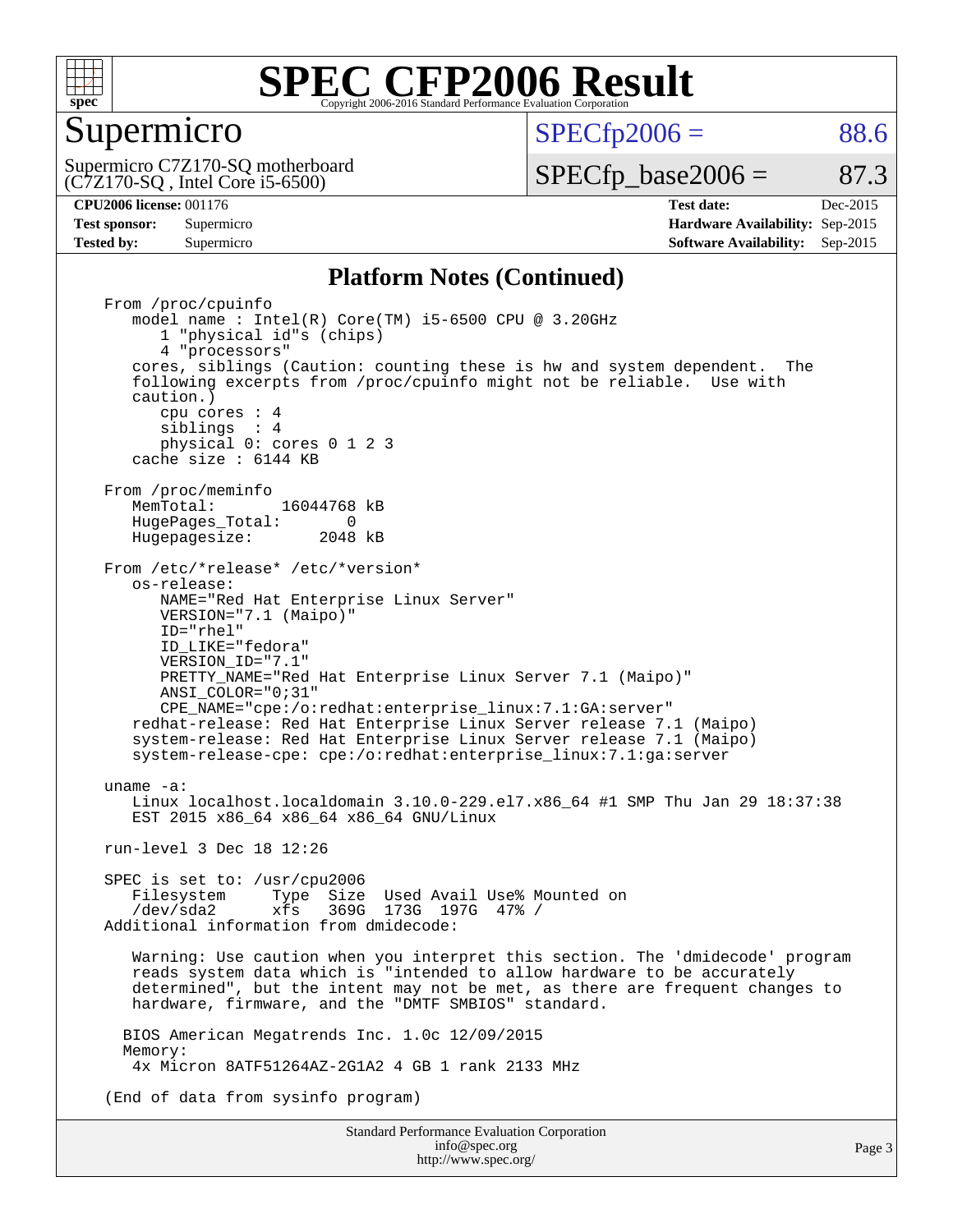

## Supermicro

(C7Z170-SQ , Intel Core i5-6500) Supermicro C7Z170-SQ motherboard  $SPECfp2006 = 88.6$  $SPECfp2006 = 88.6$ 

 $SPECTp\_base2006 = 87.3$ 

#### **[CPU2006 license:](http://www.spec.org/auto/cpu2006/Docs/result-fields.html#CPU2006license)** 001176 **[Test date:](http://www.spec.org/auto/cpu2006/Docs/result-fields.html#Testdate)** Dec-2015

**[Test sponsor:](http://www.spec.org/auto/cpu2006/Docs/result-fields.html#Testsponsor)** Supermicro **[Hardware Availability:](http://www.spec.org/auto/cpu2006/Docs/result-fields.html#HardwareAvailability)** Sep-2015 **[Tested by:](http://www.spec.org/auto/cpu2006/Docs/result-fields.html#Testedby)** Supermicro **Supermicro [Software Availability:](http://www.spec.org/auto/cpu2006/Docs/result-fields.html#SoftwareAvailability)** Sep-2015

#### **[General Notes](http://www.spec.org/auto/cpu2006/Docs/result-fields.html#GeneralNotes)**

Environment variables set by runspec before the start of the run: KMP\_AFFINITY = "granularity=fine,compact,1,0"  $LD$ <sup>LIBRARY\_PATH = "/usr/cpu2006/libs/32:/usr/cpu2006/libs/64:/usr/cpu2006/sh"</sup> OMP\_NUM\_THREADS = "4"

 Binaries compiled on a system with 1x Intel Core i5-4670K CPU + 32GB memory using RedHat EL 7.1 Transparent Huge Pages enabled with: echo always > /sys/kernel/mm/transparent\_hugepage/enabled

#### **[Base Compiler Invocation](http://www.spec.org/auto/cpu2006/Docs/result-fields.html#BaseCompilerInvocation)**

[C benchmarks](http://www.spec.org/auto/cpu2006/Docs/result-fields.html#Cbenchmarks):  $-m64$ 

[C++ benchmarks:](http://www.spec.org/auto/cpu2006/Docs/result-fields.html#CXXbenchmarks) [icpc -m64](http://www.spec.org/cpu2006/results/res2016q1/cpu2006-20151223-38510.flags.html#user_CXXbase_intel_icpc_64bit_bedb90c1146cab66620883ef4f41a67e)

[Fortran benchmarks](http://www.spec.org/auto/cpu2006/Docs/result-fields.html#Fortranbenchmarks): [ifort -m64](http://www.spec.org/cpu2006/results/res2016q1/cpu2006-20151223-38510.flags.html#user_FCbase_intel_ifort_64bit_ee9d0fb25645d0210d97eb0527dcc06e)

[Benchmarks using both Fortran and C](http://www.spec.org/auto/cpu2006/Docs/result-fields.html#BenchmarksusingbothFortranandC):<br>icc -m64 ifort -m64  $-m64$  ifort  $-m64$ 

#### **[Base Portability Flags](http://www.spec.org/auto/cpu2006/Docs/result-fields.html#BasePortabilityFlags)**

| 410.bwaves: -DSPEC CPU LP64                 |                                                                |
|---------------------------------------------|----------------------------------------------------------------|
| 416.gamess: -DSPEC_CPU_LP64                 |                                                                |
| 433.milc: -DSPEC CPU LP64                   |                                                                |
| 434.zeusmp: -DSPEC_CPU_LP64                 |                                                                |
| 435.gromacs: -DSPEC_CPU_LP64 -nofor_main    |                                                                |
| 436.cactusADM: -DSPEC CPU LP64 -nofor main  |                                                                |
| 437.leslie3d: -DSPEC CPU LP64               |                                                                |
| 444.namd: -DSPEC CPU LP64                   |                                                                |
| 447.dealII: -DSPEC CPU LP64                 |                                                                |
| 450.soplex: -DSPEC_CPU_LP64                 |                                                                |
| 453.povray: -DSPEC_CPU_LP64                 |                                                                |
| 454.calculix: - DSPEC CPU LP64 - nofor main |                                                                |
| 459. GemsFDTD: - DSPEC CPU LP64             |                                                                |
| 465.tonto: - DSPEC CPU LP64                 |                                                                |
| 470.1bm: - DSPEC CPU LP64                   |                                                                |
|                                             | 481.wrf: -DSPEC CPU_LP64 -DSPEC_CPU_CASE_FLAG -DSPEC_CPU_LINUX |
| 482.sphinx3: -DSPEC_CPU_LP64                |                                                                |
|                                             |                                                                |

| <b>Standard Performance Evaluation Corporation</b> |
|----------------------------------------------------|
| info@spec.org                                      |
| http://www.spec.org/                               |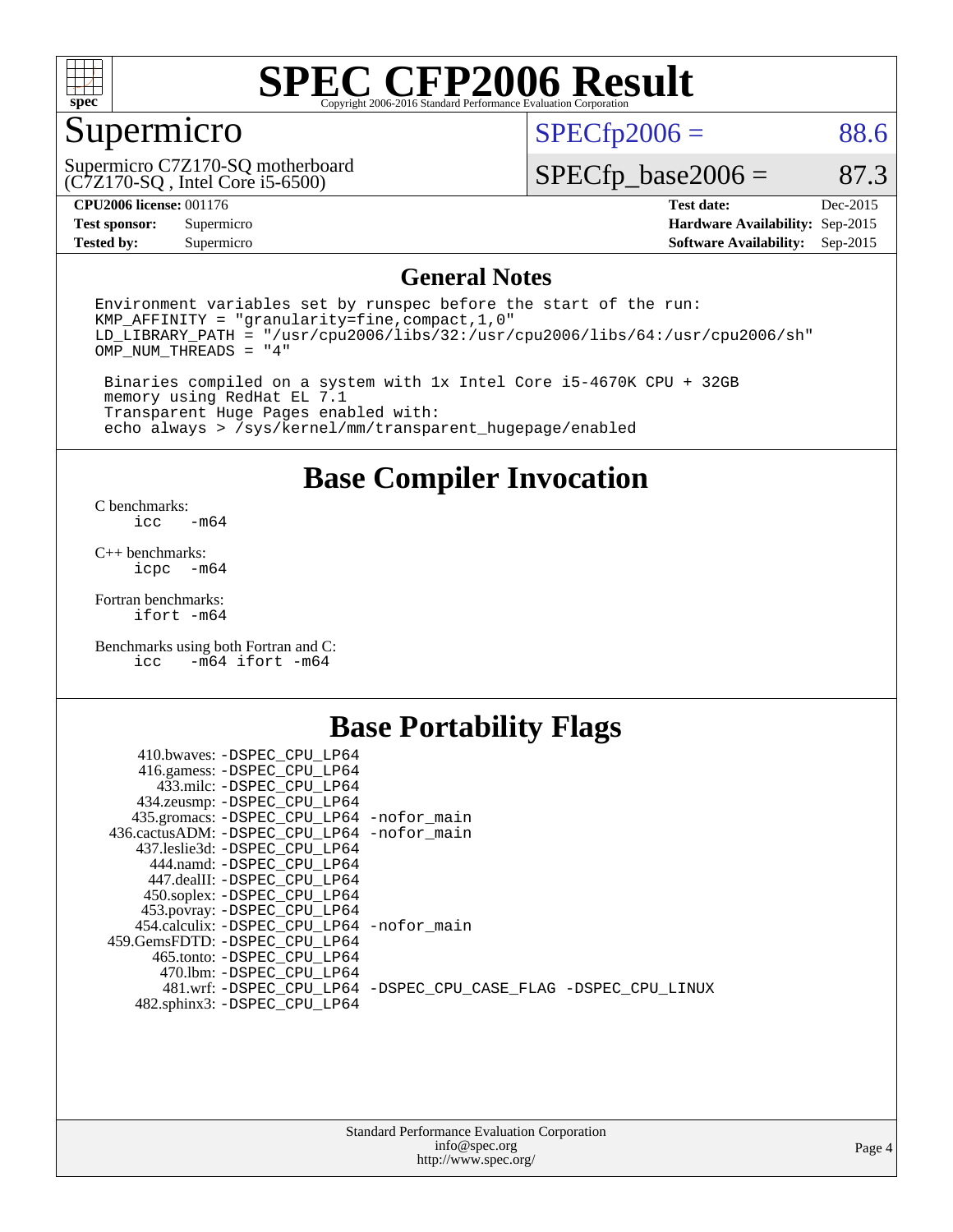

## Supermicro

 $SPECTp2006 = 88.6$ 

(C7Z170-SQ , Intel Core i5-6500) Supermicro C7Z170-SQ motherboard

#### **[CPU2006 license:](http://www.spec.org/auto/cpu2006/Docs/result-fields.html#CPU2006license)** 001176 **[Test date:](http://www.spec.org/auto/cpu2006/Docs/result-fields.html#Testdate)** Dec-2015

 $SPECTp\_base2006 = 87.3$ 

**[Test sponsor:](http://www.spec.org/auto/cpu2006/Docs/result-fields.html#Testsponsor)** Supermicro **[Hardware Availability:](http://www.spec.org/auto/cpu2006/Docs/result-fields.html#HardwareAvailability)** Sep-2015 **[Tested by:](http://www.spec.org/auto/cpu2006/Docs/result-fields.html#Testedby)** Supermicro **Supermicro [Software Availability:](http://www.spec.org/auto/cpu2006/Docs/result-fields.html#SoftwareAvailability)** Sep-2015

### **[Base Optimization Flags](http://www.spec.org/auto/cpu2006/Docs/result-fields.html#BaseOptimizationFlags)**

[C benchmarks](http://www.spec.org/auto/cpu2006/Docs/result-fields.html#Cbenchmarks): [-xCORE-AVX2](http://www.spec.org/cpu2006/results/res2016q1/cpu2006-20151223-38510.flags.html#user_CCbase_f-xAVX2_5f5fc0cbe2c9f62c816d3e45806c70d7) [-ipo](http://www.spec.org/cpu2006/results/res2016q1/cpu2006-20151223-38510.flags.html#user_CCbase_f-ipo) [-O3](http://www.spec.org/cpu2006/results/res2016q1/cpu2006-20151223-38510.flags.html#user_CCbase_f-O3) [-no-prec-div](http://www.spec.org/cpu2006/results/res2016q1/cpu2006-20151223-38510.flags.html#user_CCbase_f-no-prec-div) [-parallel](http://www.spec.org/cpu2006/results/res2016q1/cpu2006-20151223-38510.flags.html#user_CCbase_f-parallel) [-opt-prefetch](http://www.spec.org/cpu2006/results/res2016q1/cpu2006-20151223-38510.flags.html#user_CCbase_f-opt-prefetch) [-ansi-alias](http://www.spec.org/cpu2006/results/res2016q1/cpu2006-20151223-38510.flags.html#user_CCbase_f-ansi-alias)

[C++ benchmarks:](http://www.spec.org/auto/cpu2006/Docs/result-fields.html#CXXbenchmarks) [-xCORE-AVX2](http://www.spec.org/cpu2006/results/res2016q1/cpu2006-20151223-38510.flags.html#user_CXXbase_f-xAVX2_5f5fc0cbe2c9f62c816d3e45806c70d7) [-ipo](http://www.spec.org/cpu2006/results/res2016q1/cpu2006-20151223-38510.flags.html#user_CXXbase_f-ipo) [-O3](http://www.spec.org/cpu2006/results/res2016q1/cpu2006-20151223-38510.flags.html#user_CXXbase_f-O3) [-no-prec-div](http://www.spec.org/cpu2006/results/res2016q1/cpu2006-20151223-38510.flags.html#user_CXXbase_f-no-prec-div) [-opt-prefetch](http://www.spec.org/cpu2006/results/res2016q1/cpu2006-20151223-38510.flags.html#user_CXXbase_f-opt-prefetch) [-ansi-alias](http://www.spec.org/cpu2006/results/res2016q1/cpu2006-20151223-38510.flags.html#user_CXXbase_f-ansi-alias)

[Fortran benchmarks](http://www.spec.org/auto/cpu2006/Docs/result-fields.html#Fortranbenchmarks): [-xCORE-AVX2](http://www.spec.org/cpu2006/results/res2016q1/cpu2006-20151223-38510.flags.html#user_FCbase_f-xAVX2_5f5fc0cbe2c9f62c816d3e45806c70d7) [-ipo](http://www.spec.org/cpu2006/results/res2016q1/cpu2006-20151223-38510.flags.html#user_FCbase_f-ipo) [-O3](http://www.spec.org/cpu2006/results/res2016q1/cpu2006-20151223-38510.flags.html#user_FCbase_f-O3) [-no-prec-div](http://www.spec.org/cpu2006/results/res2016q1/cpu2006-20151223-38510.flags.html#user_FCbase_f-no-prec-div) [-parallel](http://www.spec.org/cpu2006/results/res2016q1/cpu2006-20151223-38510.flags.html#user_FCbase_f-parallel) [-opt-prefetch](http://www.spec.org/cpu2006/results/res2016q1/cpu2006-20151223-38510.flags.html#user_FCbase_f-opt-prefetch)

[Benchmarks using both Fortran and C](http://www.spec.org/auto/cpu2006/Docs/result-fields.html#BenchmarksusingbothFortranandC): [-xCORE-AVX2](http://www.spec.org/cpu2006/results/res2016q1/cpu2006-20151223-38510.flags.html#user_CC_FCbase_f-xAVX2_5f5fc0cbe2c9f62c816d3e45806c70d7) [-ipo](http://www.spec.org/cpu2006/results/res2016q1/cpu2006-20151223-38510.flags.html#user_CC_FCbase_f-ipo) [-O3](http://www.spec.org/cpu2006/results/res2016q1/cpu2006-20151223-38510.flags.html#user_CC_FCbase_f-O3) [-no-prec-div](http://www.spec.org/cpu2006/results/res2016q1/cpu2006-20151223-38510.flags.html#user_CC_FCbase_f-no-prec-div) [-parallel](http://www.spec.org/cpu2006/results/res2016q1/cpu2006-20151223-38510.flags.html#user_CC_FCbase_f-parallel) [-opt-prefetch](http://www.spec.org/cpu2006/results/res2016q1/cpu2006-20151223-38510.flags.html#user_CC_FCbase_f-opt-prefetch)

[-ansi-alias](http://www.spec.org/cpu2006/results/res2016q1/cpu2006-20151223-38510.flags.html#user_CC_FCbase_f-ansi-alias)

## **[Peak Compiler Invocation](http://www.spec.org/auto/cpu2006/Docs/result-fields.html#PeakCompilerInvocation)**

[C benchmarks](http://www.spec.org/auto/cpu2006/Docs/result-fields.html#Cbenchmarks):  $\text{icc}$   $-\text{m64}$ 

[C++ benchmarks:](http://www.spec.org/auto/cpu2006/Docs/result-fields.html#CXXbenchmarks) [icpc -m64](http://www.spec.org/cpu2006/results/res2016q1/cpu2006-20151223-38510.flags.html#user_CXXpeak_intel_icpc_64bit_bedb90c1146cab66620883ef4f41a67e)

[Fortran benchmarks](http://www.spec.org/auto/cpu2006/Docs/result-fields.html#Fortranbenchmarks): [ifort -m64](http://www.spec.org/cpu2006/results/res2016q1/cpu2006-20151223-38510.flags.html#user_FCpeak_intel_ifort_64bit_ee9d0fb25645d0210d97eb0527dcc06e)

[Benchmarks using both Fortran and C](http://www.spec.org/auto/cpu2006/Docs/result-fields.html#BenchmarksusingbothFortranandC): [icc -m64](http://www.spec.org/cpu2006/results/res2016q1/cpu2006-20151223-38510.flags.html#user_CC_FCpeak_intel_icc_64bit_0b7121f5ab7cfabee23d88897260401c) [ifort -m64](http://www.spec.org/cpu2006/results/res2016q1/cpu2006-20151223-38510.flags.html#user_CC_FCpeak_intel_ifort_64bit_ee9d0fb25645d0210d97eb0527dcc06e)

### **[Peak Portability Flags](http://www.spec.org/auto/cpu2006/Docs/result-fields.html#PeakPortabilityFlags)**

Same as Base Portability Flags

## **[Peak Optimization Flags](http://www.spec.org/auto/cpu2006/Docs/result-fields.html#PeakOptimizationFlags)**

[C benchmarks](http://www.spec.org/auto/cpu2006/Docs/result-fields.html#Cbenchmarks):

433.milc: basepeak = yes

 $470.$ lbm: basepeak = yes

482.sphinx3: basepeak = yes

[C++ benchmarks:](http://www.spec.org/auto/cpu2006/Docs/result-fields.html#CXXbenchmarks)

Continued on next page

Standard Performance Evaluation Corporation [info@spec.org](mailto:info@spec.org) <http://www.spec.org/>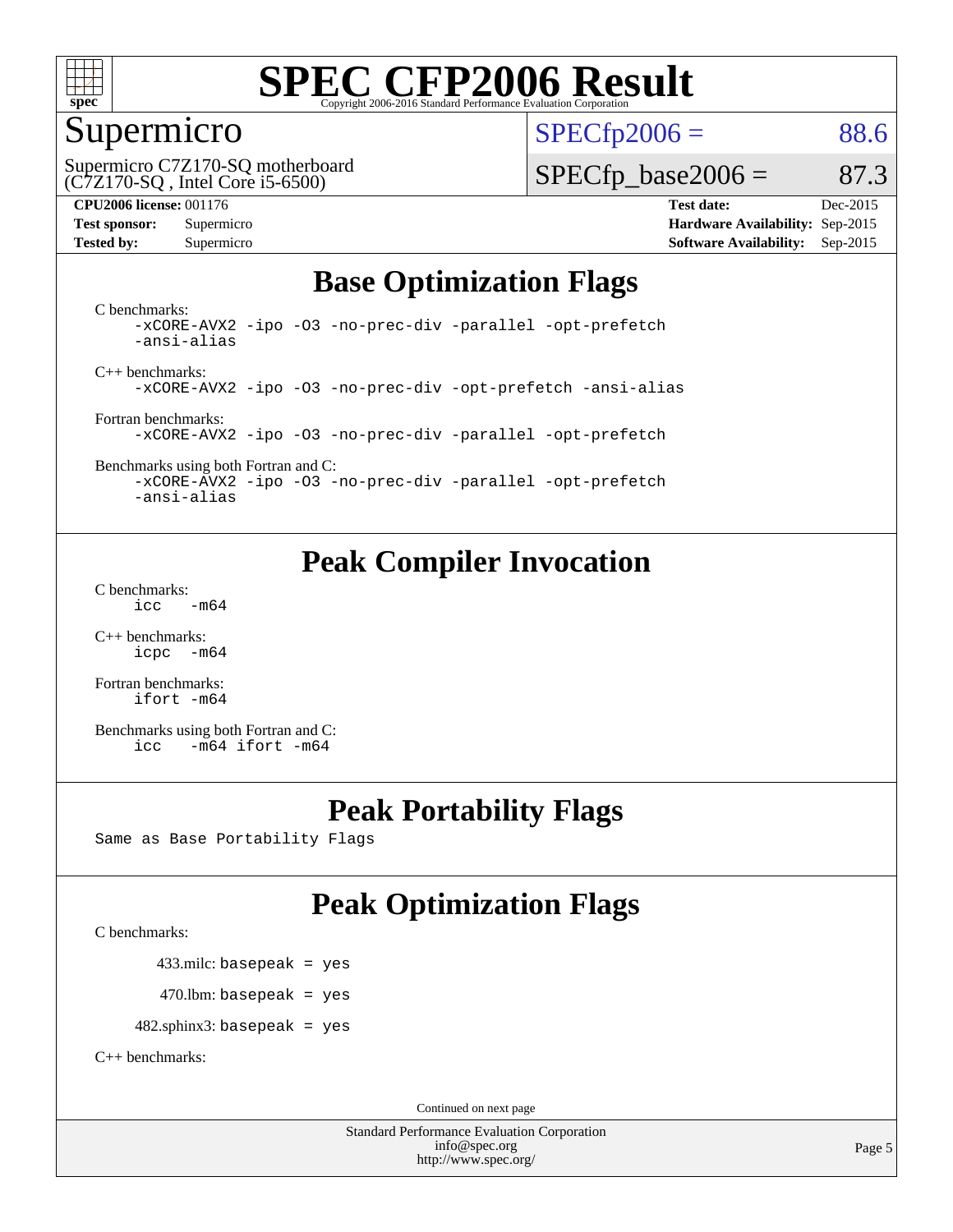

### Supermicro

 $SPECTp2006 = 88.6$ 

(C7Z170-SQ , Intel Core i5-6500) Supermicro C7Z170-SQ motherboard  $SPECTp\_base2006 = 87.3$ 

**[CPU2006 license:](http://www.spec.org/auto/cpu2006/Docs/result-fields.html#CPU2006license)** 001176 **[Test date:](http://www.spec.org/auto/cpu2006/Docs/result-fields.html#Testdate)** Dec-2015 **[Test sponsor:](http://www.spec.org/auto/cpu2006/Docs/result-fields.html#Testsponsor)** Supermicro **[Hardware Availability:](http://www.spec.org/auto/cpu2006/Docs/result-fields.html#HardwareAvailability)** Sep-2015 **[Tested by:](http://www.spec.org/auto/cpu2006/Docs/result-fields.html#Testedby)** Supermicro **Supermicro [Software Availability:](http://www.spec.org/auto/cpu2006/Docs/result-fields.html#SoftwareAvailability)** Sep-2015

## **[Peak Optimization Flags \(Continued\)](http://www.spec.org/auto/cpu2006/Docs/result-fields.html#PeakOptimizationFlags)**

```
 444.namd: -xCORE-AVX2(pass 2) -prof-gen:threadsafe(pass 1)
               -ipo(pass 2) -03(pass 2) -no-prec-div(pass 2)
               -par-num-threads=1(pass 1) -prof-use(pass 2) -fno-alias
               -auto-ilp32
      447.dealII: basepeak = yes
       450.soplex: basepeak = yes
      453.povray: -xCORE-AVX2(pass 2) -prof-gen:threadsafe(pass 1)
               -no-prec-div(pass 2)-par-num-threads=1(pass 1) -prof-use(pass 2) -unroll4
               -ansi-alias
Fortran benchmarks: 
     410.bwaves: basepeak = yes 416.gamess: -xCORE-AVX2(pass 2) -prof-gen:threadsafe(pass 1)
               -ipo(pass 2) -O3(pass 2) -no-prec-div(pass 2)
               -par-num-threads=1(pass 1) -prof-use(pass 2) -unroll2
               -inline-level=0 -scalar-rep-
      434.zeusmp: basepeak = yes
      437.leslie3d: basepeak = yes
  459.GemsFDTD: -xCORE-AVX2(pass 2) -prof-gen:threadsafe(pass 1)
               -i\text{po}(pass 2) -\tilde{O}3(pass 2)-no-prec-div(pass 2)
               -par-num-threads=1(pass 1) -prof-use(pass 2) -unroll2
               -inline-level=0 -opt-prefetch -parallel
        465.tonto: -xCORE-AVX2(pass 2) -prof-gen:threadsafe(pass 1)
               -no-prec-div(pass 2)-par-num-threads=1(pass 1) -prof-use(pass 2) -inline-calloc
               -opt-malloc-options=3 -auto -unroll4
Benchmarks using both Fortran and C: 
     435.gromacs: basepeak = yes
 436.cactusADM:basepeak = yes 454.calculix: -xCORE-AVX2 -ipo -O3 -no-prec-div -auto-ilp32 -ansi-alias
        481 \text{.m}: basepeak = yes
```